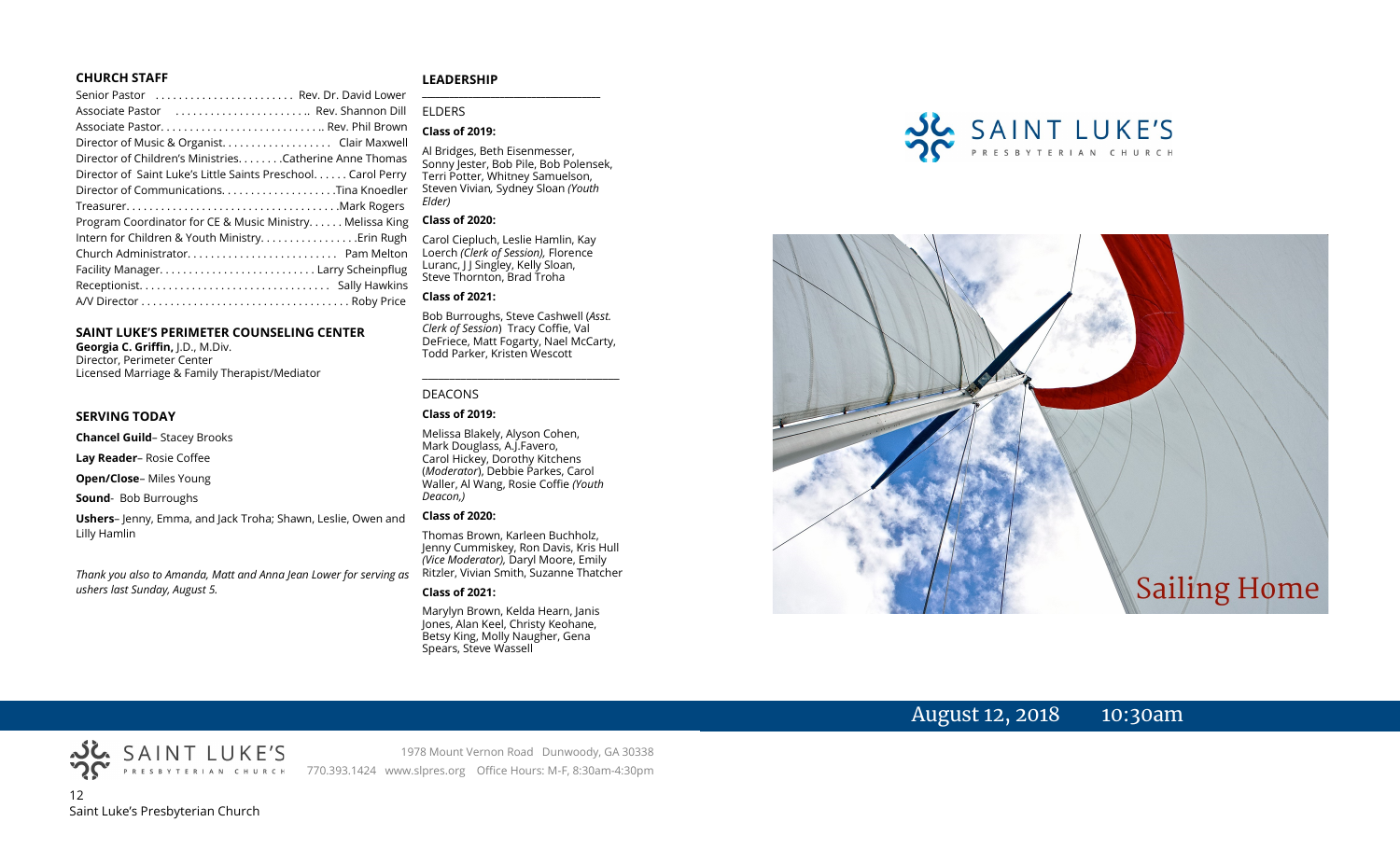

1978 Mount Vernon Road • Dunwoody, Georgia 30338 770.393.1424 • www.slpres.org

## **August 12, 2018**

Twelfth Sunday after Pentecost

#### **Liturgical Color:** Green

*Liturgical colors can orient us to the season of the church year and help to engage the sense of sight in worship. Green is used for all other time periods (called Ordinary Time) not marked by a specific festival or season.*

*The Red Rose on the pulpit is in honor of Nora Kathleen Robeson, born on June 8, 2018 to Katherine and Travis Robeson and grandparents Paula and David Humer.*

#### **SUNDAY SCHEDULE**

8:30am Chapel Communion Service 9:30am Sunday School 10:30am Sanctuary Worship Service *Nursery available at all services and Sunday School.* 

## MISSION

Responding to God's call and empowered by the Holy Spirit, we invite all to join us in knowing, serving, and sharing Jesus Christ here and around the world.

VISION To be a beacon of faith, hope, and love– every member an active disciple in Christ's ministry.

## **WELCOME, GUESTS!**

We are delighted you are worshipping with us.

**DURING** the Welcome, please print the requested information on the Friendship Pad and pass the Friendship Pad down the pew.

**AFTER** the worship service, please join us outside the Sanctuary where our Pastors or a church officer will be available to answer questions and provide you with a loaf of freshly-baked bread.

**FOR MORE** information about our programs, ministries or membership, please contact one of our Pastors at 770.393.1424, or visit our website: slpres.org.

## **THAT ALL MAY WORSHIP**

**ASSISTIVE** A hearing loop is  $\mathcal{D}_{\mathbf{r}}$ accessible by switching hearing aids to T-coil. Also, large print hymnals and back cushions are available. Please thistex contact an usher for further assistance.

**CHILDREN** are a precious part of our church family, and we welcome them in worship. Worship notebooks and tactile activities are available on the blue Worship Carts in the back of the sanctuary for preschool and elementary ages. Each week, children are invited to walk up for an age-appropriate message during "Tell Us Our Story." After that time, they may remain in worship, go to Faithful Friends (K-2nd) or go to child care (PreK and younger).

#### **PRESBYTERIAN WOMEN (PW)**

**REGISTRATION—** On Sundays, August 12, 19 and 26, PW will have a registration table in the lobby. Presbyterian Women (PW) is a group that meets monthly for Bible study and mission-oriented projects. We hope you will plan to join us at one of our three monthly circle meetings beginning September 10 and 11.

- 2nd Monday Morning Circle, 9:30am (childcare available)
- 2nd Monday Night Circle at 7:30pm
- 2nd Tuesday Morning Circle, 9:30am

This year the Bible study will be "Cloud of Witnesses-God's Promise: I Am With You" by Amy Poling Sutherlun. Stop by our table in the lobby for more information and to register. There is a cost for the study materials; so bring your checkbook. Contact PW Moderator Sandra DuBois (sandradubois@bellsouth.net) if you have any questions. Don't miss this special opportunity to study and grow spiritually with other women at Saint Luke's!

**REALM, TIME TO LOG IN - You can now** access realm here: [https://onrealm.org,](https://onrealm.org) or by going to the member login tab at the top of our website. If you are a previous user of the former system you should be able to log in using the same credentials as before: your primary email account and your password. (Some previous passwords may not have the correct amount of digits and may need to be reset.) If you don't remember your password you can use the password reset function that is present on the login screen. If you have difficulty or if you are a 1<sup>st</sup> time user of our online services then send an email to [realm@slpres.org](mailto:realm@slpres.org) and someone will respond and help you.

#### **FEAST THIS FALL: ALL TOGETHER NOW!**

FEAST is Saint Luke's dinner and programming on Wednesday evenings for the whole family, and it starts September 19! Sign up for all six weeks or drop in - we always have room at the table. If you've spent much time at Saint Luke's you know that we're at our best when we're together! There's more energy, more laughter, and more discovery. Our amazing church family already "gets" how we depend upon each other, even across generations, to learn about and live out our calling as followers of Christ - so it seems natural to extend this strength to our Wednesday evening Feast programming for Fall 2018. Each week's program has been carefully selected to help us create stronger connections and dig deeper in our faith. We'll be announcing the complete line-up that includes several special presenters and events soon but rest assured that ALL ages will be truly engaged each week. Of course, child care will be available for little ones…but all are welcome! Chef Quentin will be back in the kitchen, so you can also look forward to delicious dinner and fellowship as usual. Come and see the Holy Spirit at work within ALL of us!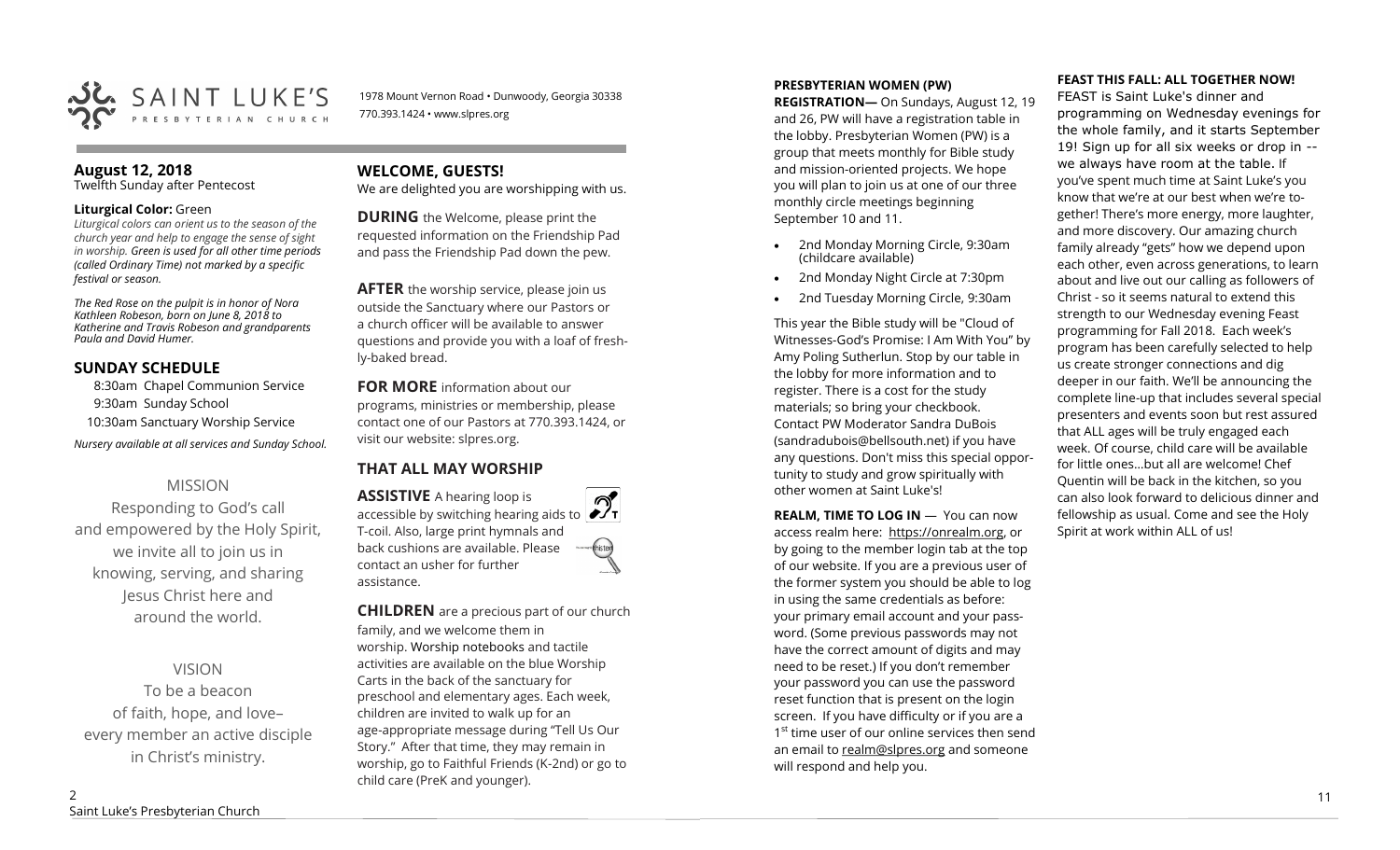# YOUTH MINISTRY

**Phil Brown philbrown@slpres.org / 770.393.1424 ext. 238**   $\_$  ,  $\_$  ,  $\_$  ,  $\_$  ,  $\_$  ,  $\_$  ,  $\_$  ,  $\_$  ,  $\_$  ,  $\_$  ,  $\_$  ,  $\_$  ,  $\_$  ,  $\_$  ,  $\_$  ,  $\_$  ,  $\_$  ,  $\_$  ,  $\_$  ,  $\_$  ,  $\_$  ,  $\_$  ,  $\_$  ,  $\_$  ,  $\_$  ,  $\_$  ,  $\_$  ,  $\_$  ,  $\_$  ,  $\_$  ,  $\_$  ,  $\_$  ,  $\_$  ,  $\_$  ,  $\_$  ,  $\_$  ,  $\_$  ,

## **HERE'S WHAT'S COMING UP IN YOUTH MINISTRY:**

#### **TODAY**

- Sunday School: Join us upstairs in the youth room at 9:30am
- Youth Leadership Council Meeting: Meet in the Session Room after 10:30am worship. If you're interested in joining Youth Council chat with Phil.

## **AUGUST 26**

- Pancake Breakfast: We need your help! Sign up for a role at [https://](https://www.signupgenius.com/go/30e0c4fa4ac28a13-pancake3) [www.signupgenius.com/go/30e0c4fa4ac28a13](https://www.signupgenius.com/go/30e0c4fa4ac28a13-pancake3)-pancake3.
- Middle School Pool Party: 12:30pm-2pm, join us for some fun as we kick-off another year of youth group with a pool party! Parents of rising  $6<sup>th</sup>$  graders, plan to stay and learn what youth group at Saint Luke's is all about!
- High School @ Terminus Aqua Park: We will meet at the church at 2:45pm and head up to Terminus Wake Park for an afternoon of fun at their inflatable Aqua Park! Keep an eye out for an online event sign-up, cost will be \$35.

#### **SEPTEMBER 9, SUMMER OF LOVE RECAP SUNDAY**

Plan to be in worship as we reflect on our summer events! If you would like to speak about an experience on a Saint Luke's summer trip (we still need people from Massanetta and Montreat!), let Phil know.

# MUSIC MINISTRY

**Clair Maxwell clairmaxwell@slpres.org / 770.393.1424 ext. 227** 

 $\_$  , and the set of the set of the set of the set of the set of the set of the set of the set of the set of the set of the set of the set of the set of the set of the set of the set of the set of the set of the set of th

#### **WEDNESDAY, AUGUST 22**

Festival Ringers and Chancel Choir resume rehearsal, 6:30pm and 7:30pm, respectively.

#### **WEDNESDAY, SEPTEMBER 19**

Cherub and Westminster choirs resume, both at 5pm. Cherub Choir meets in Room 203 and Westminster Choir meets in the Choir Room.

#### **THE CHOIR NEEDS YOU**

YOU should be in a choir this fall! Choirs are fun opportunities for: getting to know other church members, growing in your personal knowledge and faith, and enhancing your worship experience. Contact Clair about more information on one of our choirs.

## **In Preparation for Worship**

"The Christian life was never meant to be something that we do ourselves. God desires to have a deep and intimate partnership with us in blessing the whole world. The deeper we allow God to go with us, the more we will experience God's guidance and provision in every area of our lives. Prayer is the means by which this process goes forward. Prayer opens the door for God's grace and provision to flow into our lives, into the church, and into the world."

## **Gathering Prayer**

**Prelude** Come with Joy *arr. David Cherwien*

## **Chiming of the Hour**

## **Welcome and Announcements**

*If you are new to Saint Luke's today, welcome, we are so glad you are here! We have a gift of fresh bread we would love to give to you as a token of our gratitude. Please introduce yourself after worship to receive your welcome gift.*

*Please take the time now to fill out the Friendship Pads situated at the end of each pew. Write down your names and pass the pad down the pew, so that you may greet your pew neighbors by name and that we may know you are here.*

## **Call to Worship\***

- Leader: We have been claimed by the God who calls us children.
- **People: We, the redeemed, have been called by name.**
- Leader: As with Israelites, God promises to pass with us through the water.
- **People: We will not fear, for God is with us!**
- Leader: The rivers and the seas shall not overwhelm us,
	- for God is our guide and our protector. Great is the Fount of Every Blessing,
- **People: ever flowing, ever redeeming, ever claiming us as God's children.**
- Leader: Come, let us worship the God who washes us in grace.

## **Opening Hymn #475\*** Come Thou Fount of Every Blessing

## **Call to Confession\***

Leader: The Lord be with you. **People: And also with you.** Leader: Let us pray.

*- Joan Gray, Sailboat Church*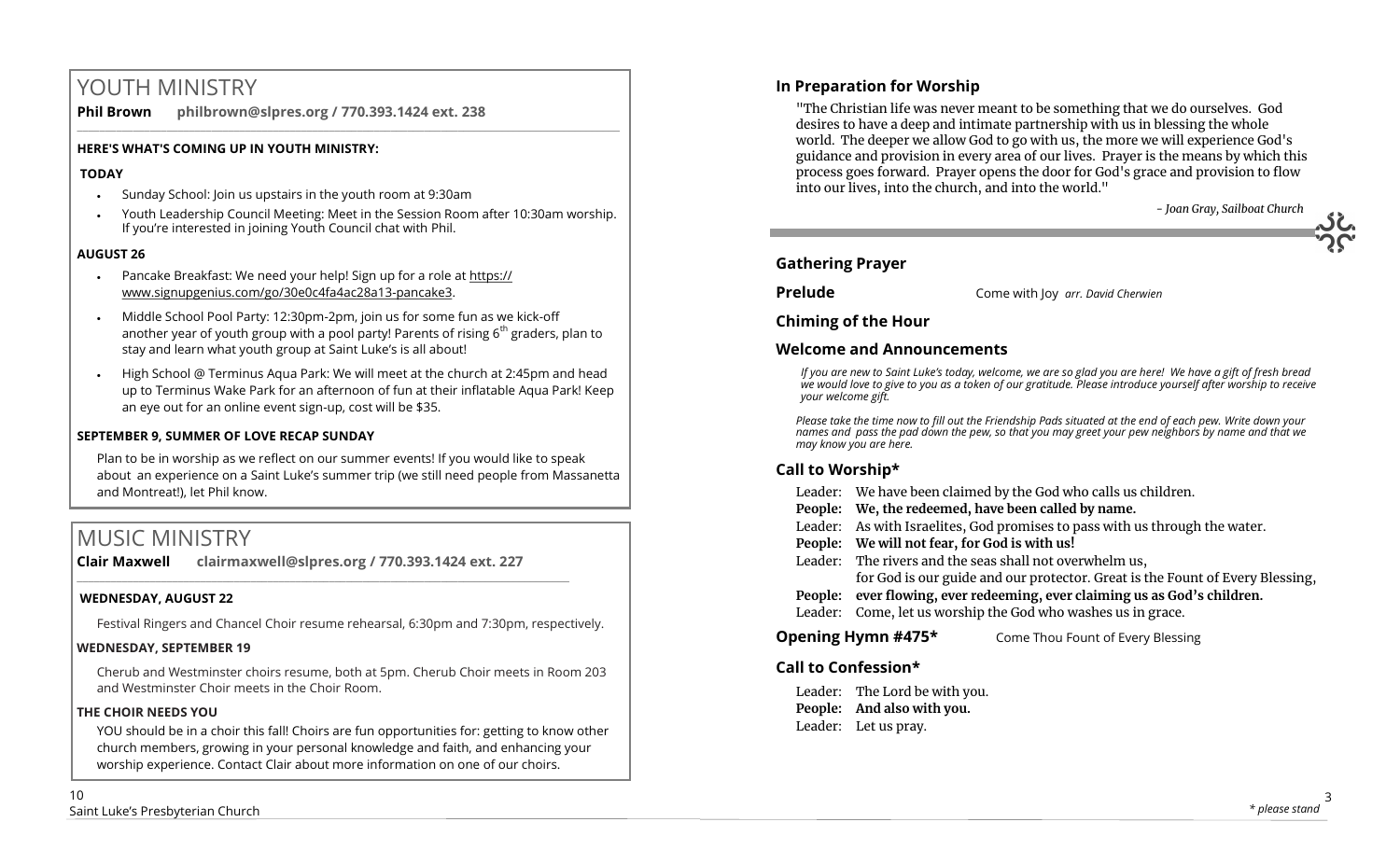#### **Prayer of Confession\***

**Merciful God, so often we chart our own course, and try to row our way, with all our might, to where we want to go. Yet you have shown in Jesus Christ, the light of the world, that faith in you is the way, the truth, and the life. Have mercy on our self-reliance. Help us believe in you and trust in the ways you guide us. Help us to put down our oars and hoist a sail, knit of prayers, to be directed and propelled by you to the place of promise. Hear now the silent prayers on our hearts…***(Silence is kept for personal reflection.)*

Leader: Lord, in your mercy. **People: Hear our prayer. Amen.**

## **Assurance of Forgiveness\***

#### **Song of Praise #581\*** Glory Be to the Father

**Glory be to the Father, and to the Son, and to the Holy Ghost. As it was in the beginning, is now, and ever shall be. World without end. Amen.**

### **Passing the Peace of Christ\***

Leader: May the peace of Christ be with you. **People: And also with you.** 

#### **Prayer for Illumination Rosing Contract Contract Area and Area** *Rosie* **Coffee <b>Rosing Contract Contract Contract Contract Contract Contract Contract Contract Contract Contract Contract Contract Contract Contract Contrac**

**Scripture Reading** Isaiah 43:1-21, *pages 631-632 of the Old Testament* 

Leader: The Word of the Lord. **People: Thanks be to God.** 

**Tell Us Our Story Catherine Anne Thomas Catherine Anne Thomas** 

*After Tell Us Our Story, parents may walk children 3 and younger to their classrooms in Sheppard Hall. Pre-K, 1st and 2nd graders may gather in the narthex, make a nametag, and follow your teacher up to The Harbor for a series of "Whirl" videos.*

# S P L A S H ! CHILDREN'S MINISTRIES

**Catherine Anne Thomas cathomas@slpres.org / 770.393.1424 ext. 228 \_\_\_\_\_\_\_\_\_\_\_\_\_\_\_\_\_\_\_\_\_\_\_\_\_\_\_\_\_\_\_\_\_\_\_\_\_\_\_\_\_\_\_\_\_\_\_\_\_\_\_\_\_\_\_\_\_\_\_\_\_\_\_\_\_\_\_\_\_\_\_\_\_\_\_\_\_\_\_\_\_\_\_\_\_\_\_\_\_\_\_\_\_\_\_\_\_\_\_\_\_\_\_\_\_\_** 

#### **"GOD'S GOT YOUR BACK" TAGS**

Students of all ages are invited to pick up a Saint Luke's backpack tag for the new school year! We had more students than tags last Sunday, so if you missed out get yours in either the chapel or sanctuary narthex. Happy Back-to-School season!

#### **ARE YOU SMARTER THAN A SAINT LUKE'S KID???**

The showdown you've been waiting for is going down THIS SUNDAY MORNING! The adults of our "House to House" class will go toe-to-toe with our amazing Saint Luke's elementary Sunday School kids in an epic battle of Bible knowledge! Join us upstairs in the Dock at 9:40am (go get your coffee first) for an entertaining and educational half-hour.

#### **WE NEED YOU!**

Leading children is a fun way to share faith with the younger members of our church family. We know you're busy. That's why we get enough adults in each class to "job share", which allows you to coordinate your own schedule with your class teaching partners. And if you're scheduled and something comes up, we can still make it work. You get all the appreciation with none of the guilt! You don't have to be an expert on Bible stories, either. We have the lessons planned and prepared.

*Needs vary by class; for more information – or to reserve your spot – please reach out to [cathomas@slpres.org.](mailto:cathomas@slpres.org)*

#### **EYEWITNESS TO THE NEW TESTAMENT**

Make plans now to attend this much anticipated event! Sunday, August 26 from 9:30am-10:15am. This is the same day as our pancake breakfast and the unveiling of our new New Testament Bible timeline. Choose your part in the church lobby.

#### **NEW WAYS TO WORSHIP!**

Worship activities aren't just for kids...many of us are more engaged in listening when our hands are busy. That's why we have brand-new worship carts parked outside the sanctuary filled to the brim with all kinds of ways to make our SLPC family feel closer to God. Special thanks to the worship committee for funding this important project!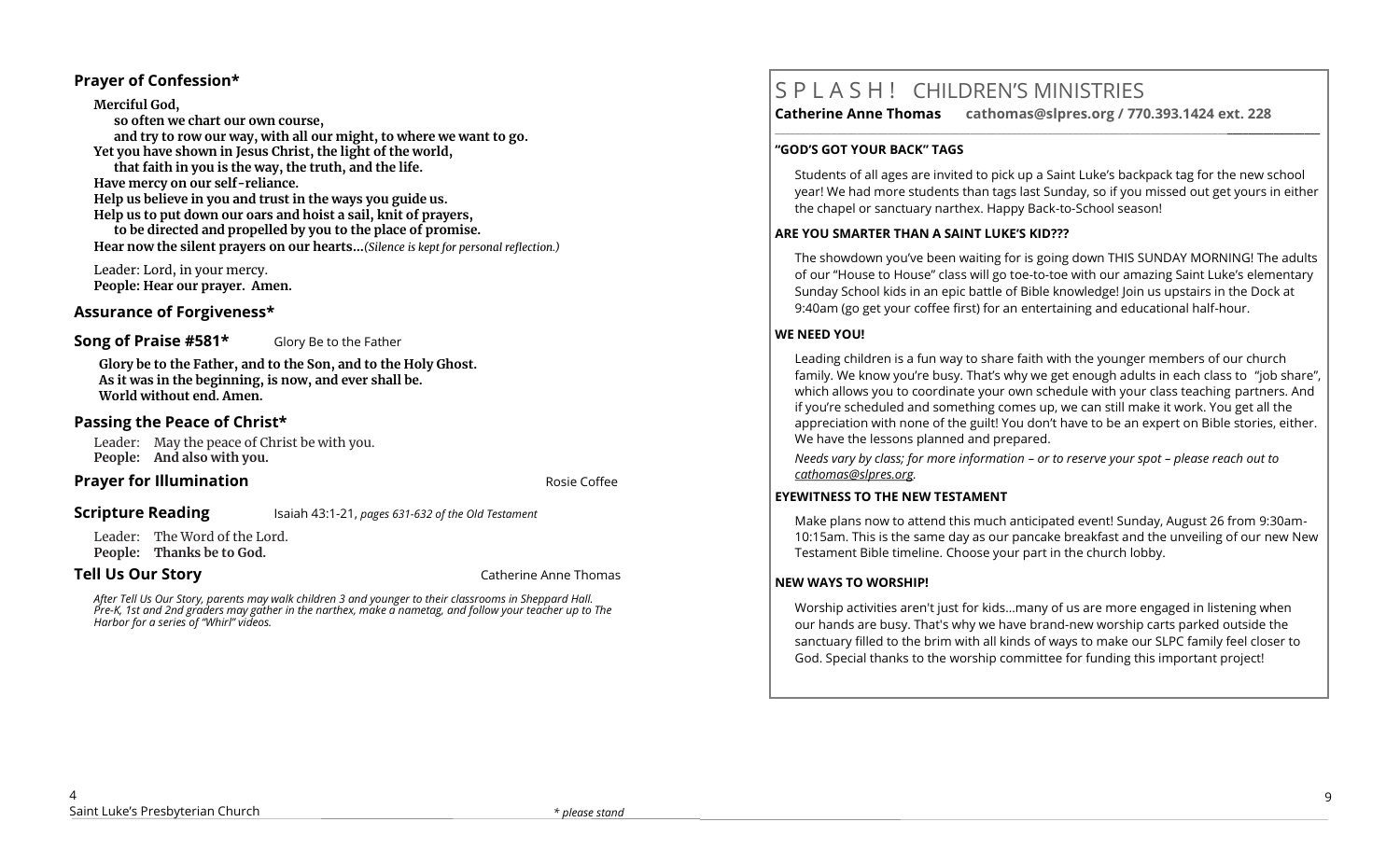# ADULT MINISTRY

**Shannon Dill shannondill@slpres.org / 770.393.1424 ext. 229**   $\_$  ,  $\_$  ,  $\_$  ,  $\_$  ,  $\_$  ,  $\_$  ,  $\_$  ,  $\_$  ,  $\_$  ,  $\_$  ,  $\_$  ,  $\_$  ,  $\_$  ,  $\_$  ,  $\_$  ,  $\_$  ,  $\_$  ,  $\_$  ,  $\_$ 

#### **ADULT SUNDAY SCHOOL**

Individual classes have begun. Please see the website for a full description of each class. (http://slpres.org/program-ministries/adult-ministry/sunday-school)

Faith Foundations: Room 232 House to House: Room 203 Seasons of the Spirit: Room 231/233 Soul Food: Room 234/236

Summer schedule for each adult education class is noted below:

Faith Foundations is ongoing. House to House resumed last week. Seasons of the Spirit is ongoing. Soul Food will resume on August 26.

## **FRIDAY MORNING MEN'S BIBLE STUDY**

Fellowship and Bible study every Friday from 6:40-8am in the Parlor with Dan Joyce.

#### **BIBLE STUDY: "WAYFARERS"**

Come join David, Shannon or Phil as this week's preacher leads a study of the scripture for the upcoming Sunday's worship. Meet on Wednesdays at 10am in the church library.

## **FAITH AND PARENTING**

Pizza and pool gathering of the Faith and Parenting families this Sunday, August 12 from 5pm-7pm at the Vermack Pool. If you have not joined in before, please consider yourselves invited to hang out with the F&P crew for a simple and casual night at the pool. And please let us know if you can make it so we can have the right amount of food, thanks! Please email to: davidlower@slpres.org

Our general purposes will be fun, relaxation together, and support for each other in the back to school mayhem. But will also gather ideas from everyone about topics worth teeing up for discussions in the coming year.

| <b>Special Music</b>                                                                                                                                                                                                                                                                                                                                                                                                                                                                                                                                                                                                                                                                                                                                                                                                                                                                                                                                                                                                                                                                                                                                              | I'll Fly Away<br>Albert Brumley | Mary Guerrant and Amanda Lower, Duet   | Mark Rogers, Guitar |
|-------------------------------------------------------------------------------------------------------------------------------------------------------------------------------------------------------------------------------------------------------------------------------------------------------------------------------------------------------------------------------------------------------------------------------------------------------------------------------------------------------------------------------------------------------------------------------------------------------------------------------------------------------------------------------------------------------------------------------------------------------------------------------------------------------------------------------------------------------------------------------------------------------------------------------------------------------------------------------------------------------------------------------------------------------------------------------------------------------------------------------------------------------------------|---------------------------------|----------------------------------------|---------------------|
| Some bright morning when this life is over, I'll fly away.<br>To that home on God's celestial shore, I'll fly away.<br>I'll fly away, oh glory, I'll fly away in the morning.<br>When I die, Hallelujah by and by, I'll fly away.<br>When the shadows of this life have gone<br>Like a bird from these prison walls I'll fly<br>Oh, how glad and happy when we meet<br>No more cold iron shackles on my feet<br>Just a few more weary days and then<br>To a land where joys will never end                                                                                                                                                                                                                                                                                                                                                                                                                                                                                                                                                                                                                                                                        |                                 |                                        |                     |
| <b>Sermon</b>                                                                                                                                                                                                                                                                                                                                                                                                                                                                                                                                                                                                                                                                                                                                                                                                                                                                                                                                                                                                                                                                                                                                                     | "Spiritual Seafaring"           |                                        | David Lower         |
| Hymn #693*                                                                                                                                                                                                                                                                                                                                                                                                                                                                                                                                                                                                                                                                                                                                                                                                                                                                                                                                                                                                                                                                                                                                                        | Though I May Speak              |                                        |                     |
| Affirmation of Faith*                                                                                                                                                                                                                                                                                                                                                                                                                                                                                                                                                                                                                                                                                                                                                                                                                                                                                                                                                                                                                                                                                                                                             |                                 | from A Brief Statement of Faith (1983) |                     |
| We trust in God the Holy Spirit, everywhere the giver and renewer of life.<br>The Spirit justifies us by grace through faith,<br>sets us free to accept ourselves and to love God and neighbor,<br>and binds us together with all believers in the one body of Christ, the Church.<br>The same Spirit who inspired the prophets and apostles<br>rules our faith and life in Christ through Scripture,<br>engages us through the Word proclaimed,<br>claims us in the waters of baptism,<br>feeds us with the bread of life and the cup of salvation,<br>and calls women and men to all ministries of the church.<br>In a broken and fearful world the Spirit gives us courage to pray without ceasing,<br>to witness among all peoples to Christ as Lord and Savior,<br>to unmask idolatries in Church and culture,<br>to hear the voices of peoples long silenced,<br>and to work with others for justice, freedom, and peace.<br>In gratitude to God, empowered by the Spirit,<br>we strive to serve Christ in our daily tasks and to live holy and joyful lives,<br>even as we watch for God's new heaven and new earth,<br>praying, "Come, Lord Jesus!" Amen. |                                 |                                        |                     |